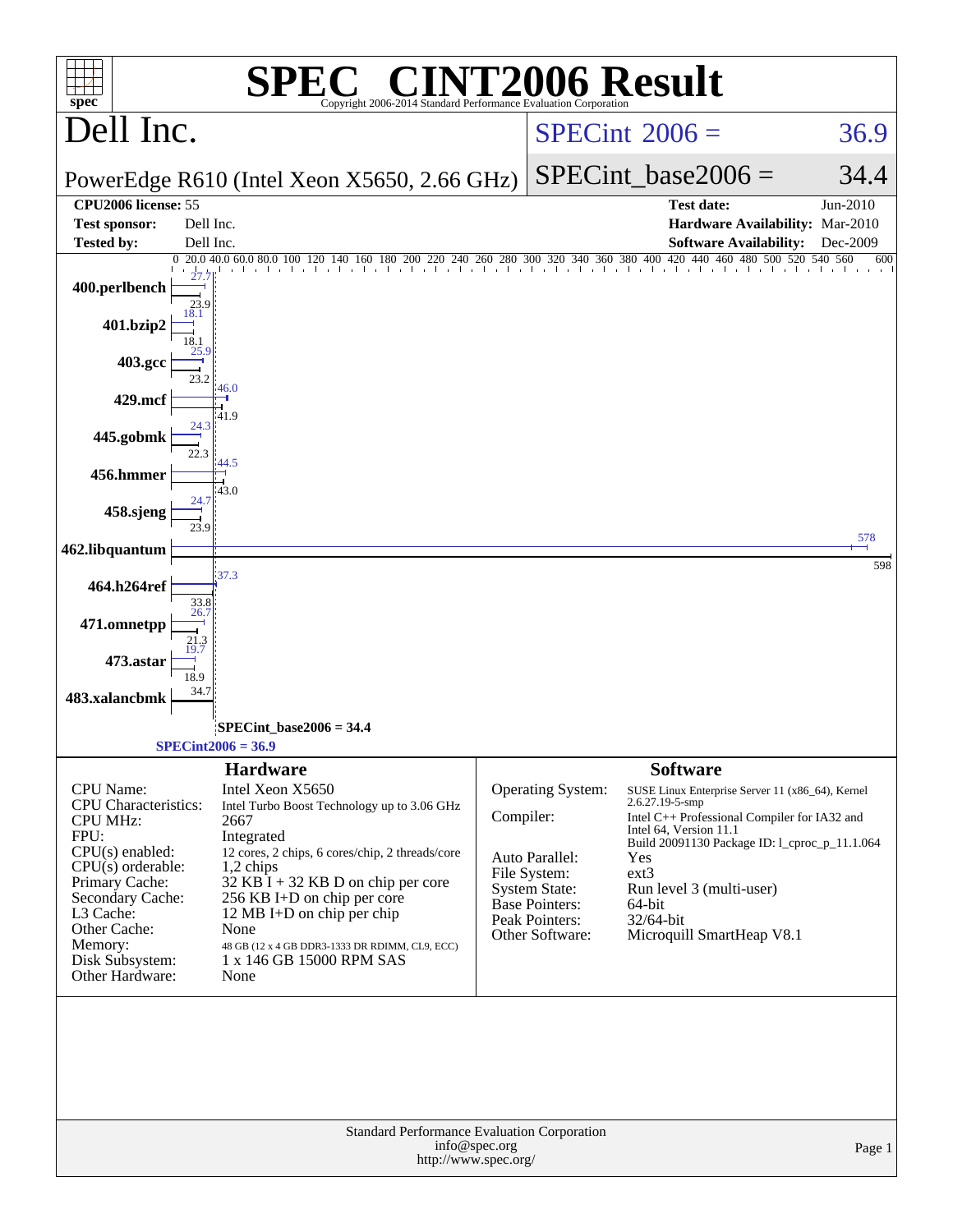

# **[SPEC CINT2006 Result](http://www.spec.org/auto/cpu2006/Docs/result-fields.html#SPECCINT2006Result)**

# Dell Inc.

#### $SPECint2006 = 36.9$  $SPECint2006 = 36.9$

PowerEdge R610 (Intel Xeon X5650, 2.66 GHz)

SPECint base2006 =  $34.4$ **[CPU2006 license:](http://www.spec.org/auto/cpu2006/Docs/result-fields.html#CPU2006license)** 55 **[Test date:](http://www.spec.org/auto/cpu2006/Docs/result-fields.html#Testdate)** Jun-2010 **[Test sponsor:](http://www.spec.org/auto/cpu2006/Docs/result-fields.html#Testsponsor)** Dell Inc. **[Hardware Availability:](http://www.spec.org/auto/cpu2006/Docs/result-fields.html#HardwareAvailability)** Mar-2010

**[Tested by:](http://www.spec.org/auto/cpu2006/Docs/result-fields.html#Testedby)** Dell Inc. **[Software Availability:](http://www.spec.org/auto/cpu2006/Docs/result-fields.html#SoftwareAvailability)** Dec-2009

#### **[Results Table](http://www.spec.org/auto/cpu2006/Docs/result-fields.html#ResultsTable)**

|                  |                |              | <b>Base</b>    |              |                |            |                |              | <b>Peak</b>    |              |                |              |
|------------------|----------------|--------------|----------------|--------------|----------------|------------|----------------|--------------|----------------|--------------|----------------|--------------|
| <b>Benchmark</b> | <b>Seconds</b> | <b>Ratio</b> | <b>Seconds</b> | <b>Ratio</b> | <b>Seconds</b> | Ratio      | <b>Seconds</b> | <b>Ratio</b> | <b>Seconds</b> | <b>Ratio</b> | <b>Seconds</b> | <b>Ratio</b> |
| 400.perlbench    | 410            | 23.9         | 410            | 23.9         | 409            | 23.9       | 353            | 27.7         | 353            | 27.7         | 352            | 27.8         |
| 401.bzip2        | 533            | 18.1         | 533            | 18.1         | 533            | 18.1       | 533            | 18.1         | 532            | 18.1         | 533            | <u>18.1</u>  |
| $403.\text{gcc}$ | 347            | 23.2         | 347            | 23.2         | 347            | 23.2       | 311            | 25.9         | 311            | 25.9         | 310            | 25.9         |
| $429$ mcf        | 217            | 42.0         | 221            | 41.3         | 218            | 41.9       | 195            | 46.8         | <u>198</u>     | <b>46.0</b>  | 201            | 45.3         |
| $445$ .gobmk     | 470            | 22.3         | 469            | 22.4         | 470            | 22.3       | 431            | 24.3         | 431            | 24.3         | 432            | 24.3         |
| $ 456$ .hmmer    | 216            | 43.2         | 217            | 43.0         | 217            | 43.0       | 210            | 44.5         | 210            | 44.5         | 210            | 44.5         |
| $458$ .sjeng     | 507            | 23.9         | 507            | 23.9         | 507            | 23.9       | 488            | 24.8         | 489            | 24.7         | 491            | 24.6         |
| 462.libquantum   | 34.6           | 598          | 34.6           | 598          | 34.6           | <u>598</u> | 35.8           | 578          | 36.6           | 566          | 35.8           | 578          |
| 464.h264ref      | 655            | 33.8         | 651            | 34.0         | 658            | 33.6       | 594            | 37.3         | 593            | 37.3         | 593            | 37.3         |
| $ 471$ .omnetpp  | 296            | 21.1         | 293            | 21.3         | 289            | 21.6       | 234            | 26.7         | 235            | 26.6         | 233            | 26.9         |
| $473$ . astar    | 373            | 18.8         | 371            | 18.9         | 371            | 18.9       | 357            | 19.7         | 358            | 19.6         | 357            | 19.7         |
| 483.xalancbmk    | 200            | 34.6         | 199            | 34.7         | 198            | 34.8       | 200            | 34.6         | <u> 199</u>    | 34.7         | 198            | 34.8         |

Results appear in the [order in which they were run.](http://www.spec.org/auto/cpu2006/Docs/result-fields.html#RunOrder) Bold underlined text [indicates a median measurement.](http://www.spec.org/auto/cpu2006/Docs/result-fields.html#Median)

#### **[Operating System Notes](http://www.spec.org/auto/cpu2006/Docs/result-fields.html#OperatingSystemNotes)**

'ulimit -s unlimited' was used to set the stacksize to unlimited prior to run

#### **[Platform Notes](http://www.spec.org/auto/cpu2006/Docs/result-fields.html#PlatformNotes)**

 BIOS Settings: Power Management = Maximum Performance (Default = Active Power Controller) Data Reuse = Disabled (Default = Enabled)

#### **[General Notes](http://www.spec.org/auto/cpu2006/Docs/result-fields.html#GeneralNotes)**

 Binaries were compiled on SLES 10 with Binutils 2.18.50.0.7.20080502 OMP\_NUM\_THREADS set to number of cores KMP\_AFFINITY set to granularity=fine,scatter The Dell PowerEdge R610 and the Bull NovaScale R440 F2 models are electronically equivalent. The results have been measured on a Dell PowerEdge R610 model.

## **[Base Compiler Invocation](http://www.spec.org/auto/cpu2006/Docs/result-fields.html#BaseCompilerInvocation)**

[C benchmarks](http://www.spec.org/auto/cpu2006/Docs/result-fields.html#Cbenchmarks): [icc -m64](http://www.spec.org/cpu2006/results/res2010q3/cpu2006-20100702-12152.flags.html#user_CCbase_intel_icc_64bit_f346026e86af2a669e726fe758c88044)

[C++ benchmarks:](http://www.spec.org/auto/cpu2006/Docs/result-fields.html#CXXbenchmarks) [icpc -m64](http://www.spec.org/cpu2006/results/res2010q3/cpu2006-20100702-12152.flags.html#user_CXXbase_intel_icpc_64bit_fc66a5337ce925472a5c54ad6a0de310)

> Standard Performance Evaluation Corporation [info@spec.org](mailto:info@spec.org) <http://www.spec.org/>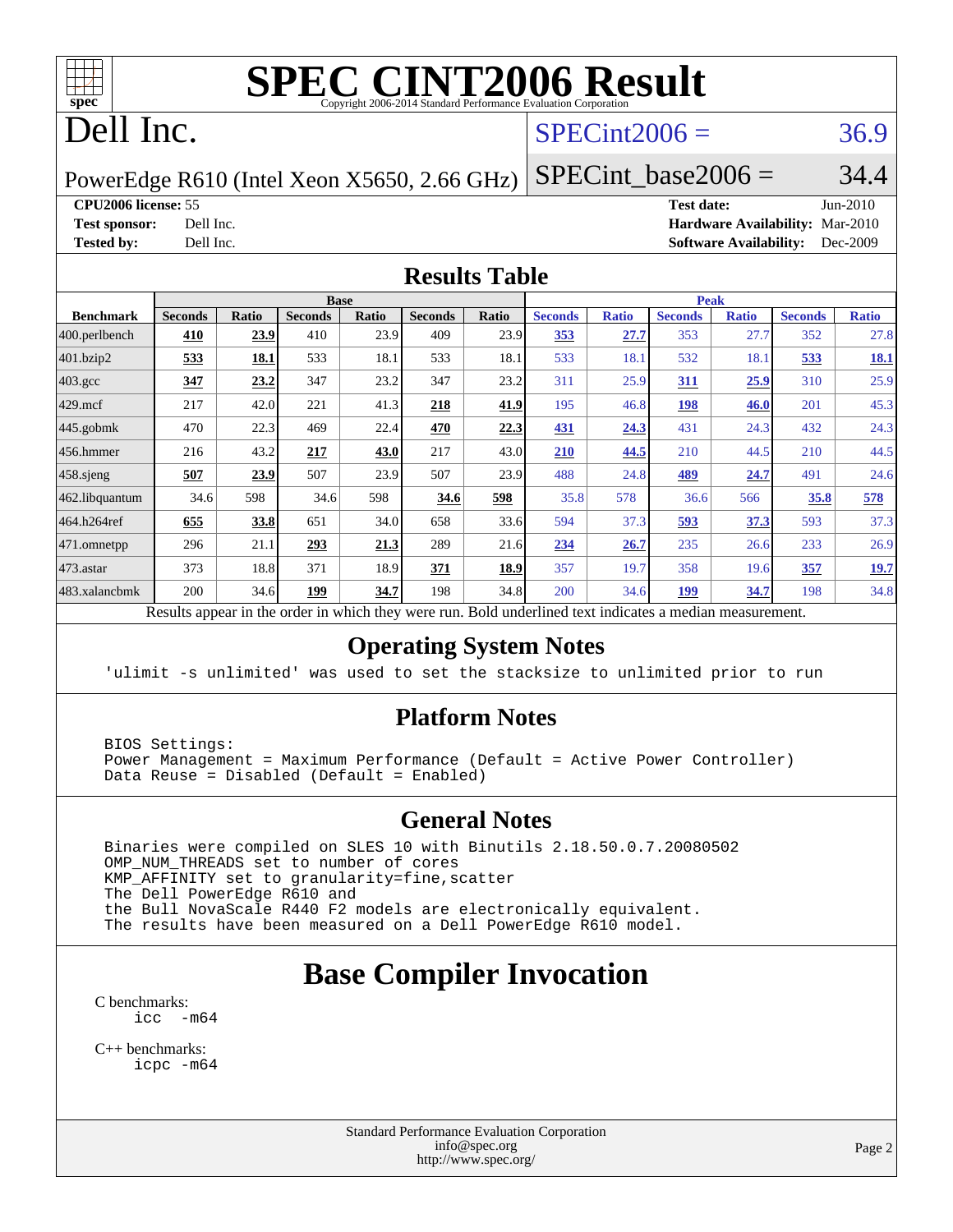

# **[SPEC CINT2006 Result](http://www.spec.org/auto/cpu2006/Docs/result-fields.html#SPECCINT2006Result)**

# Dell Inc.

 $SPECint2006 = 36.9$  $SPECint2006 = 36.9$ 

PowerEdge R610 (Intel Xeon X5650, 2.66 GHz)

SPECint base2006 =  $34.4$ 

**[CPU2006 license:](http://www.spec.org/auto/cpu2006/Docs/result-fields.html#CPU2006license)** 55 **[Test date:](http://www.spec.org/auto/cpu2006/Docs/result-fields.html#Testdate)** Jun-2010 **[Test sponsor:](http://www.spec.org/auto/cpu2006/Docs/result-fields.html#Testsponsor)** Dell Inc. **[Hardware Availability:](http://www.spec.org/auto/cpu2006/Docs/result-fields.html#HardwareAvailability)** Mar-2010 **[Tested by:](http://www.spec.org/auto/cpu2006/Docs/result-fields.html#Testedby)** Dell Inc. **[Software Availability:](http://www.spec.org/auto/cpu2006/Docs/result-fields.html#SoftwareAvailability)** Dec-2009

#### **[Base Portability Flags](http://www.spec.org/auto/cpu2006/Docs/result-fields.html#BasePortabilityFlags)**

 400.perlbench: [-DSPEC\\_CPU\\_LP64](http://www.spec.org/cpu2006/results/res2010q3/cpu2006-20100702-12152.flags.html#b400.perlbench_basePORTABILITY_DSPEC_CPU_LP64) [-DSPEC\\_CPU\\_LINUX\\_X64](http://www.spec.org/cpu2006/results/res2010q3/cpu2006-20100702-12152.flags.html#b400.perlbench_baseCPORTABILITY_DSPEC_CPU_LINUX_X64) 401.bzip2: [-DSPEC\\_CPU\\_LP64](http://www.spec.org/cpu2006/results/res2010q3/cpu2006-20100702-12152.flags.html#suite_basePORTABILITY401_bzip2_DSPEC_CPU_LP64) 403.gcc: [-DSPEC\\_CPU\\_LP64](http://www.spec.org/cpu2006/results/res2010q3/cpu2006-20100702-12152.flags.html#suite_basePORTABILITY403_gcc_DSPEC_CPU_LP64) 429.mcf: [-DSPEC\\_CPU\\_LP64](http://www.spec.org/cpu2006/results/res2010q3/cpu2006-20100702-12152.flags.html#suite_basePORTABILITY429_mcf_DSPEC_CPU_LP64) 445.gobmk: [-DSPEC\\_CPU\\_LP64](http://www.spec.org/cpu2006/results/res2010q3/cpu2006-20100702-12152.flags.html#suite_basePORTABILITY445_gobmk_DSPEC_CPU_LP64) 456.hmmer: [-DSPEC\\_CPU\\_LP64](http://www.spec.org/cpu2006/results/res2010q3/cpu2006-20100702-12152.flags.html#suite_basePORTABILITY456_hmmer_DSPEC_CPU_LP64) 458.sjeng: [-DSPEC\\_CPU\\_LP64](http://www.spec.org/cpu2006/results/res2010q3/cpu2006-20100702-12152.flags.html#suite_basePORTABILITY458_sjeng_DSPEC_CPU_LP64) 462.libquantum: [-DSPEC\\_CPU\\_LP64](http://www.spec.org/cpu2006/results/res2010q3/cpu2006-20100702-12152.flags.html#suite_basePORTABILITY462_libquantum_DSPEC_CPU_LP64) [-DSPEC\\_CPU\\_LINUX](http://www.spec.org/cpu2006/results/res2010q3/cpu2006-20100702-12152.flags.html#b462.libquantum_baseCPORTABILITY_DSPEC_CPU_LINUX) 464.h264ref: [-DSPEC\\_CPU\\_LP64](http://www.spec.org/cpu2006/results/res2010q3/cpu2006-20100702-12152.flags.html#suite_basePORTABILITY464_h264ref_DSPEC_CPU_LP64) 471.omnetpp: [-DSPEC\\_CPU\\_LP64](http://www.spec.org/cpu2006/results/res2010q3/cpu2006-20100702-12152.flags.html#suite_basePORTABILITY471_omnetpp_DSPEC_CPU_LP64) 473.astar: [-DSPEC\\_CPU\\_LP64](http://www.spec.org/cpu2006/results/res2010q3/cpu2006-20100702-12152.flags.html#suite_basePORTABILITY473_astar_DSPEC_CPU_LP64) 483.xalancbmk: [-DSPEC\\_CPU\\_LP64](http://www.spec.org/cpu2006/results/res2010q3/cpu2006-20100702-12152.flags.html#suite_basePORTABILITY483_xalancbmk_DSPEC_CPU_LP64) [-DSPEC\\_CPU\\_LINUX](http://www.spec.org/cpu2006/results/res2010q3/cpu2006-20100702-12152.flags.html#b483.xalancbmk_baseCXXPORTABILITY_DSPEC_CPU_LINUX)

#### **[Base Optimization Flags](http://www.spec.org/auto/cpu2006/Docs/result-fields.html#BaseOptimizationFlags)**

[C benchmarks](http://www.spec.org/auto/cpu2006/Docs/result-fields.html#Cbenchmarks):

[-xSSE4.2](http://www.spec.org/cpu2006/results/res2010q3/cpu2006-20100702-12152.flags.html#user_CCbase_f-xSSE42_f91528193cf0b216347adb8b939d4107) [-ipo](http://www.spec.org/cpu2006/results/res2010q3/cpu2006-20100702-12152.flags.html#user_CCbase_f-ipo) [-O3](http://www.spec.org/cpu2006/results/res2010q3/cpu2006-20100702-12152.flags.html#user_CCbase_f-O3) [-no-prec-div](http://www.spec.org/cpu2006/results/res2010q3/cpu2006-20100702-12152.flags.html#user_CCbase_f-no-prec-div) [-static](http://www.spec.org/cpu2006/results/res2010q3/cpu2006-20100702-12152.flags.html#user_CCbase_f-static) [-parallel](http://www.spec.org/cpu2006/results/res2010q3/cpu2006-20100702-12152.flags.html#user_CCbase_f-parallel) [-opt-prefetch](http://www.spec.org/cpu2006/results/res2010q3/cpu2006-20100702-12152.flags.html#user_CCbase_f-opt-prefetch)

[C++ benchmarks:](http://www.spec.org/auto/cpu2006/Docs/result-fields.html#CXXbenchmarks)

[-xSSE4.2](http://www.spec.org/cpu2006/results/res2010q3/cpu2006-20100702-12152.flags.html#user_CXXbase_f-xSSE42_f91528193cf0b216347adb8b939d4107) [-ipo](http://www.spec.org/cpu2006/results/res2010q3/cpu2006-20100702-12152.flags.html#user_CXXbase_f-ipo) [-O3](http://www.spec.org/cpu2006/results/res2010q3/cpu2006-20100702-12152.flags.html#user_CXXbase_f-O3) [-no-prec-div](http://www.spec.org/cpu2006/results/res2010q3/cpu2006-20100702-12152.flags.html#user_CXXbase_f-no-prec-div) [-opt-prefetch](http://www.spec.org/cpu2006/results/res2010q3/cpu2006-20100702-12152.flags.html#user_CXXbase_f-opt-prefetch) [-Wl,-z,muldefs](http://www.spec.org/cpu2006/results/res2010q3/cpu2006-20100702-12152.flags.html#user_CXXbase_link_force_multiple1_74079c344b956b9658436fd1b6dd3a8a) [-L/home/cmplr/usr3/alrahate/cpu2006.1.1.ic11.1/libic11.1-64bit -lsmartheap64](http://www.spec.org/cpu2006/results/res2010q3/cpu2006-20100702-12152.flags.html#user_CXXbase_SmartHeap64_e2306cda84805d1ab360117a79ff779c)

#### **[Base Other Flags](http://www.spec.org/auto/cpu2006/Docs/result-fields.html#BaseOtherFlags)**

[C benchmarks](http://www.spec.org/auto/cpu2006/Docs/result-fields.html#Cbenchmarks):

403.gcc: [-Dalloca=\\_alloca](http://www.spec.org/cpu2006/results/res2010q3/cpu2006-20100702-12152.flags.html#b403.gcc_baseEXTRA_CFLAGS_Dalloca_be3056838c12de2578596ca5467af7f3)

## **[Peak Compiler Invocation](http://www.spec.org/auto/cpu2006/Docs/result-fields.html#PeakCompilerInvocation)**

[C benchmarks \(except as noted below\)](http://www.spec.org/auto/cpu2006/Docs/result-fields.html#Cbenchmarksexceptasnotedbelow):

icc  $-m64$ 

400.perlbench: [icc -m32](http://www.spec.org/cpu2006/results/res2010q3/cpu2006-20100702-12152.flags.html#user_peakCCLD400_perlbench_intel_icc_32bit_a6a621f8d50482236b970c6ac5f55f93)

429.mcf: [icc -m32](http://www.spec.org/cpu2006/results/res2010q3/cpu2006-20100702-12152.flags.html#user_peakCCLD429_mcf_intel_icc_32bit_a6a621f8d50482236b970c6ac5f55f93)

445.gobmk: [icc -m32](http://www.spec.org/cpu2006/results/res2010q3/cpu2006-20100702-12152.flags.html#user_peakCCLD445_gobmk_intel_icc_32bit_a6a621f8d50482236b970c6ac5f55f93)

464.h264ref: [icc -m32](http://www.spec.org/cpu2006/results/res2010q3/cpu2006-20100702-12152.flags.html#user_peakCCLD464_h264ref_intel_icc_32bit_a6a621f8d50482236b970c6ac5f55f93)

[C++ benchmarks \(except as noted below\):](http://www.spec.org/auto/cpu2006/Docs/result-fields.html#CXXbenchmarksexceptasnotedbelow) [icpc -m64](http://www.spec.org/cpu2006/results/res2010q3/cpu2006-20100702-12152.flags.html#user_CXXpeak_intel_icpc_64bit_fc66a5337ce925472a5c54ad6a0de310)

Continued on next page

Standard Performance Evaluation Corporation [info@spec.org](mailto:info@spec.org) <http://www.spec.org/>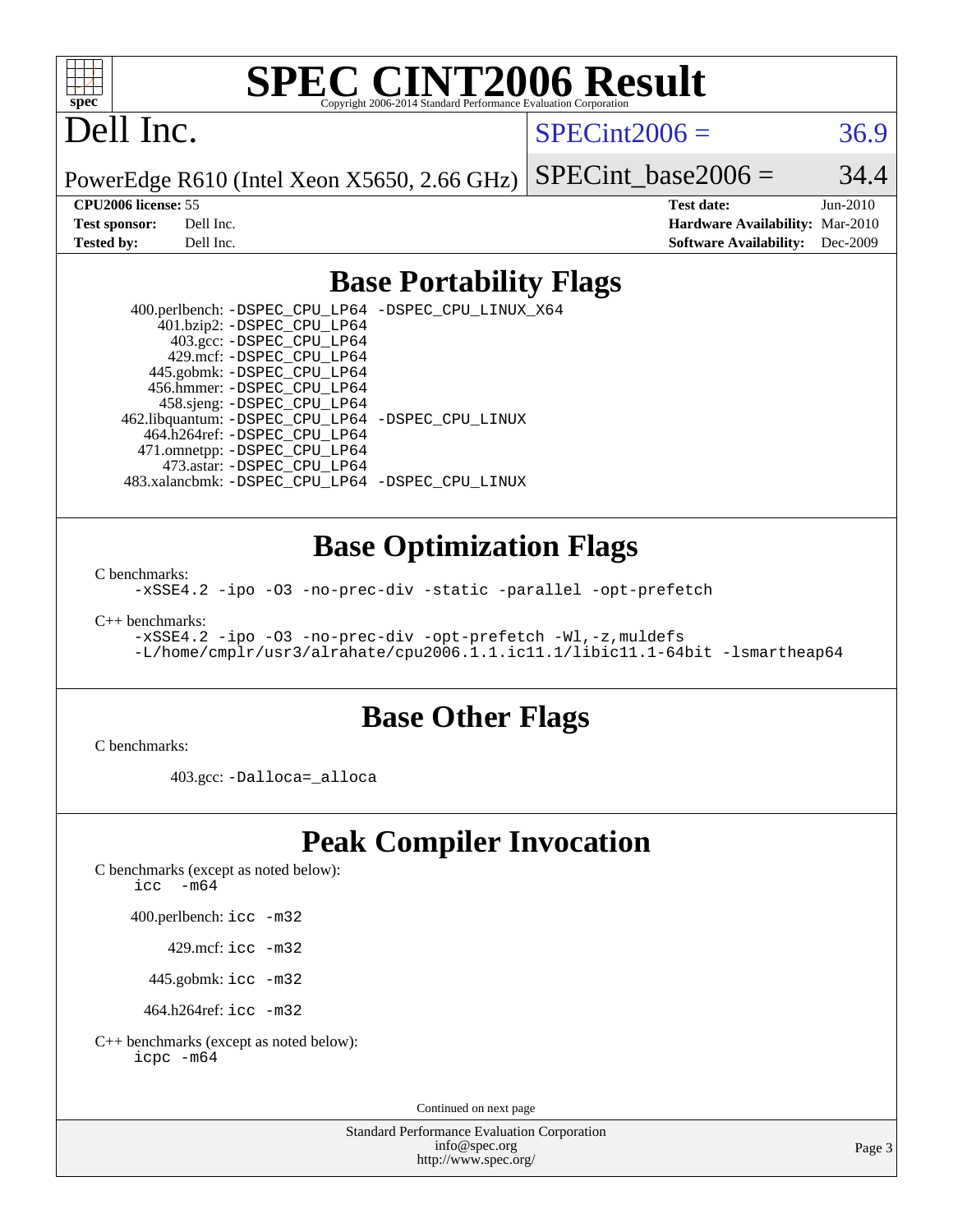# **[SPEC CINT2006 Result](http://www.spec.org/auto/cpu2006/Docs/result-fields.html#SPECCINT2006Result)**

Dell Inc.

 $SPECint2006 = 36.9$  $SPECint2006 = 36.9$ 

PowerEdge R610 (Intel Xeon X5650, 2.66 GHz) SPECint base2006 =  $34.4$ 

**[CPU2006 license:](http://www.spec.org/auto/cpu2006/Docs/result-fields.html#CPU2006license)** 55 **[Test date:](http://www.spec.org/auto/cpu2006/Docs/result-fields.html#Testdate)** Jun-2010 **[Test sponsor:](http://www.spec.org/auto/cpu2006/Docs/result-fields.html#Testsponsor)** Dell Inc. **[Hardware Availability:](http://www.spec.org/auto/cpu2006/Docs/result-fields.html#HardwareAvailability)** Mar-2010 **[Tested by:](http://www.spec.org/auto/cpu2006/Docs/result-fields.html#Testedby)** Dell Inc. **[Software Availability:](http://www.spec.org/auto/cpu2006/Docs/result-fields.html#SoftwareAvailability)** Dec-2009

## **[Peak Compiler Invocation \(Continued\)](http://www.spec.org/auto/cpu2006/Docs/result-fields.html#PeakCompilerInvocation)**

471.omnetpp: [icpc -m32](http://www.spec.org/cpu2006/results/res2010q3/cpu2006-20100702-12152.flags.html#user_peakCXXLD471_omnetpp_intel_icpc_32bit_4e5a5ef1a53fd332b3c49e69c3330699)

### **[Peak Portability Flags](http://www.spec.org/auto/cpu2006/Docs/result-fields.html#PeakPortabilityFlags)**

 400.perlbench: [-DSPEC\\_CPU\\_LINUX\\_IA32](http://www.spec.org/cpu2006/results/res2010q3/cpu2006-20100702-12152.flags.html#b400.perlbench_peakCPORTABILITY_DSPEC_CPU_LINUX_IA32) 401.bzip2: [-DSPEC\\_CPU\\_LP64](http://www.spec.org/cpu2006/results/res2010q3/cpu2006-20100702-12152.flags.html#suite_peakPORTABILITY401_bzip2_DSPEC_CPU_LP64)

 403.gcc: [-DSPEC\\_CPU\\_LP64](http://www.spec.org/cpu2006/results/res2010q3/cpu2006-20100702-12152.flags.html#suite_peakPORTABILITY403_gcc_DSPEC_CPU_LP64) 456.hmmer: [-DSPEC\\_CPU\\_LP64](http://www.spec.org/cpu2006/results/res2010q3/cpu2006-20100702-12152.flags.html#suite_peakPORTABILITY456_hmmer_DSPEC_CPU_LP64) 458.sjeng: [-DSPEC\\_CPU\\_LP64](http://www.spec.org/cpu2006/results/res2010q3/cpu2006-20100702-12152.flags.html#suite_peakPORTABILITY458_sjeng_DSPEC_CPU_LP64) 462.libquantum: [-DSPEC\\_CPU\\_LP64](http://www.spec.org/cpu2006/results/res2010q3/cpu2006-20100702-12152.flags.html#suite_peakPORTABILITY462_libquantum_DSPEC_CPU_LP64) [-DSPEC\\_CPU\\_LINUX](http://www.spec.org/cpu2006/results/res2010q3/cpu2006-20100702-12152.flags.html#b462.libquantum_peakCPORTABILITY_DSPEC_CPU_LINUX) 473.astar: [-DSPEC\\_CPU\\_LP64](http://www.spec.org/cpu2006/results/res2010q3/cpu2006-20100702-12152.flags.html#suite_peakPORTABILITY473_astar_DSPEC_CPU_LP64) 483.xalancbmk: [-DSPEC\\_CPU\\_LP64](http://www.spec.org/cpu2006/results/res2010q3/cpu2006-20100702-12152.flags.html#suite_peakPORTABILITY483_xalancbmk_DSPEC_CPU_LP64) [-DSPEC\\_CPU\\_LINUX](http://www.spec.org/cpu2006/results/res2010q3/cpu2006-20100702-12152.flags.html#b483.xalancbmk_peakCXXPORTABILITY_DSPEC_CPU_LINUX)

## **[Peak Optimization Flags](http://www.spec.org/auto/cpu2006/Docs/result-fields.html#PeakOptimizationFlags)**

[C benchmarks](http://www.spec.org/auto/cpu2006/Docs/result-fields.html#Cbenchmarks):

 400.perlbench: [-xSSE4.2](http://www.spec.org/cpu2006/results/res2010q3/cpu2006-20100702-12152.flags.html#user_peakPASS2_CFLAGSPASS2_LDCFLAGS400_perlbench_f-xSSE42_f91528193cf0b216347adb8b939d4107)(pass 2) [-prof-gen](http://www.spec.org/cpu2006/results/res2010q3/cpu2006-20100702-12152.flags.html#user_peakPASS1_CFLAGSPASS1_LDCFLAGS400_perlbench_prof_gen_e43856698f6ca7b7e442dfd80e94a8fc)(pass 1) [-ipo](http://www.spec.org/cpu2006/results/res2010q3/cpu2006-20100702-12152.flags.html#user_peakPASS2_CFLAGSPASS2_LDCFLAGS400_perlbench_f-ipo)(pass 2) [-O3](http://www.spec.org/cpu2006/results/res2010q3/cpu2006-20100702-12152.flags.html#user_peakPASS2_CFLAGSPASS2_LDCFLAGS400_perlbench_f-O3)(pass 2) [-no-prec-div](http://www.spec.org/cpu2006/results/res2010q3/cpu2006-20100702-12152.flags.html#user_peakPASS2_CFLAGSPASS2_LDCFLAGS400_perlbench_f-no-prec-div)(pass 2) [-static](http://www.spec.org/cpu2006/results/res2010q3/cpu2006-20100702-12152.flags.html#user_peakPASS2_CFLAGSPASS2_LDCFLAGS400_perlbench_f-static)(pass 2) [-prof-use](http://www.spec.org/cpu2006/results/res2010q3/cpu2006-20100702-12152.flags.html#user_peakPASS2_CFLAGSPASS2_LDCFLAGS400_perlbench_prof_use_bccf7792157ff70d64e32fe3e1250b55)(pass 2) [-ansi-alias](http://www.spec.org/cpu2006/results/res2010q3/cpu2006-20100702-12152.flags.html#user_peakCOPTIMIZE400_perlbench_f-ansi-alias) [-opt-prefetch](http://www.spec.org/cpu2006/results/res2010q3/cpu2006-20100702-12152.flags.html#user_peakCOPTIMIZE400_perlbench_f-opt-prefetch) 401.bzip2: [-xSSE4.2](http://www.spec.org/cpu2006/results/res2010q3/cpu2006-20100702-12152.flags.html#user_peakPASS2_CFLAGSPASS2_LDCFLAGS401_bzip2_f-xSSE42_f91528193cf0b216347adb8b939d4107)(pass 2) [-prof-gen](http://www.spec.org/cpu2006/results/res2010q3/cpu2006-20100702-12152.flags.html#user_peakPASS1_CFLAGSPASS1_LDCFLAGS401_bzip2_prof_gen_e43856698f6ca7b7e442dfd80e94a8fc)(pass 1) [-ipo](http://www.spec.org/cpu2006/results/res2010q3/cpu2006-20100702-12152.flags.html#user_peakPASS2_CFLAGSPASS2_LDCFLAGS401_bzip2_f-ipo)(pass 2) [-O3](http://www.spec.org/cpu2006/results/res2010q3/cpu2006-20100702-12152.flags.html#user_peakPASS2_CFLAGSPASS2_LDCFLAGS401_bzip2_f-O3)(pass 2) [-no-prec-div](http://www.spec.org/cpu2006/results/res2010q3/cpu2006-20100702-12152.flags.html#user_peakCOPTIMIZEPASS2_CFLAGSPASS2_LDCFLAGS401_bzip2_f-no-prec-div) [-static](http://www.spec.org/cpu2006/results/res2010q3/cpu2006-20100702-12152.flags.html#user_peakPASS2_CFLAGSPASS2_LDCFLAGS401_bzip2_f-static)(pass 2) [-prof-use](http://www.spec.org/cpu2006/results/res2010q3/cpu2006-20100702-12152.flags.html#user_peakPASS2_CFLAGSPASS2_LDCFLAGS401_bzip2_prof_use_bccf7792157ff70d64e32fe3e1250b55)(pass 2) [-auto-ilp32](http://www.spec.org/cpu2006/results/res2010q3/cpu2006-20100702-12152.flags.html#user_peakCOPTIMIZE401_bzip2_f-auto-ilp32) [-opt-prefetch](http://www.spec.org/cpu2006/results/res2010q3/cpu2006-20100702-12152.flags.html#user_peakCOPTIMIZE401_bzip2_f-opt-prefetch) [-ansi-alias](http://www.spec.org/cpu2006/results/res2010q3/cpu2006-20100702-12152.flags.html#user_peakCOPTIMIZE401_bzip2_f-ansi-alias) 403.gcc: [-xSSE4.2](http://www.spec.org/cpu2006/results/res2010q3/cpu2006-20100702-12152.flags.html#user_peakCOPTIMIZE403_gcc_f-xSSE42_f91528193cf0b216347adb8b939d4107) [-ipo](http://www.spec.org/cpu2006/results/res2010q3/cpu2006-20100702-12152.flags.html#user_peakCOPTIMIZE403_gcc_f-ipo) [-O3](http://www.spec.org/cpu2006/results/res2010q3/cpu2006-20100702-12152.flags.html#user_peakCOPTIMIZE403_gcc_f-O3) [-no-prec-div](http://www.spec.org/cpu2006/results/res2010q3/cpu2006-20100702-12152.flags.html#user_peakCOPTIMIZE403_gcc_f-no-prec-div) [-static](http://www.spec.org/cpu2006/results/res2010q3/cpu2006-20100702-12152.flags.html#user_peakCOPTIMIZE403_gcc_f-static) [-inline-calloc](http://www.spec.org/cpu2006/results/res2010q3/cpu2006-20100702-12152.flags.html#user_peakCOPTIMIZE403_gcc_f-inline-calloc) [-opt-malloc-options=3](http://www.spec.org/cpu2006/results/res2010q3/cpu2006-20100702-12152.flags.html#user_peakCOPTIMIZE403_gcc_f-opt-malloc-options_13ab9b803cf986b4ee62f0a5998c2238) [-auto-ilp32](http://www.spec.org/cpu2006/results/res2010q3/cpu2006-20100702-12152.flags.html#user_peakCOPTIMIZE403_gcc_f-auto-ilp32) 429.mcf: [-xSSE4.2](http://www.spec.org/cpu2006/results/res2010q3/cpu2006-20100702-12152.flags.html#user_peakCOPTIMIZE429_mcf_f-xSSE42_f91528193cf0b216347adb8b939d4107) [-ipo](http://www.spec.org/cpu2006/results/res2010q3/cpu2006-20100702-12152.flags.html#user_peakCOPTIMIZE429_mcf_f-ipo) [-O3](http://www.spec.org/cpu2006/results/res2010q3/cpu2006-20100702-12152.flags.html#user_peakCOPTIMIZE429_mcf_f-O3) [-no-prec-div](http://www.spec.org/cpu2006/results/res2010q3/cpu2006-20100702-12152.flags.html#user_peakCOPTIMIZE429_mcf_f-no-prec-div) [-static](http://www.spec.org/cpu2006/results/res2010q3/cpu2006-20100702-12152.flags.html#user_peakCOPTIMIZE429_mcf_f-static) [-opt-prefetch](http://www.spec.org/cpu2006/results/res2010q3/cpu2006-20100702-12152.flags.html#user_peakCOPTIMIZE429_mcf_f-opt-prefetch) 445.gobmk: [-xSSE4.2](http://www.spec.org/cpu2006/results/res2010q3/cpu2006-20100702-12152.flags.html#user_peakPASS2_CFLAGSPASS2_LDCFLAGS445_gobmk_f-xSSE42_f91528193cf0b216347adb8b939d4107)(pass 2) [-prof-gen](http://www.spec.org/cpu2006/results/res2010q3/cpu2006-20100702-12152.flags.html#user_peakPASS1_CFLAGSPASS1_LDCFLAGS445_gobmk_prof_gen_e43856698f6ca7b7e442dfd80e94a8fc)(pass 1) [-prof-use](http://www.spec.org/cpu2006/results/res2010q3/cpu2006-20100702-12152.flags.html#user_peakPASS2_CFLAGSPASS2_LDCFLAGS445_gobmk_prof_use_bccf7792157ff70d64e32fe3e1250b55)(pass 2) [-O2](http://www.spec.org/cpu2006/results/res2010q3/cpu2006-20100702-12152.flags.html#user_peakCOPTIMIZE445_gobmk_f-O2) [-ipo](http://www.spec.org/cpu2006/results/res2010q3/cpu2006-20100702-12152.flags.html#user_peakCOPTIMIZE445_gobmk_f-ipo) [-no-prec-div](http://www.spec.org/cpu2006/results/res2010q3/cpu2006-20100702-12152.flags.html#user_peakCOPTIMIZE445_gobmk_f-no-prec-div) [-ansi-alias](http://www.spec.org/cpu2006/results/res2010q3/cpu2006-20100702-12152.flags.html#user_peakCOPTIMIZE445_gobmk_f-ansi-alias) 456.hmmer: [-xSSE4.2](http://www.spec.org/cpu2006/results/res2010q3/cpu2006-20100702-12152.flags.html#user_peakCOPTIMIZE456_hmmer_f-xSSE42_f91528193cf0b216347adb8b939d4107) [-ipo](http://www.spec.org/cpu2006/results/res2010q3/cpu2006-20100702-12152.flags.html#user_peakCOPTIMIZE456_hmmer_f-ipo) [-O3](http://www.spec.org/cpu2006/results/res2010q3/cpu2006-20100702-12152.flags.html#user_peakCOPTIMIZE456_hmmer_f-O3) [-no-prec-div](http://www.spec.org/cpu2006/results/res2010q3/cpu2006-20100702-12152.flags.html#user_peakCOPTIMIZE456_hmmer_f-no-prec-div) [-static](http://www.spec.org/cpu2006/results/res2010q3/cpu2006-20100702-12152.flags.html#user_peakCOPTIMIZE456_hmmer_f-static) [-unroll2](http://www.spec.org/cpu2006/results/res2010q3/cpu2006-20100702-12152.flags.html#user_peakCOPTIMIZE456_hmmer_f-unroll_784dae83bebfb236979b41d2422d7ec2) [-ansi-alias](http://www.spec.org/cpu2006/results/res2010q3/cpu2006-20100702-12152.flags.html#user_peakCOPTIMIZE456_hmmer_f-ansi-alias) [-auto-ilp32](http://www.spec.org/cpu2006/results/res2010q3/cpu2006-20100702-12152.flags.html#user_peakCOPTIMIZE456_hmmer_f-auto-ilp32) 458.sjeng: [-xSSE4.2](http://www.spec.org/cpu2006/results/res2010q3/cpu2006-20100702-12152.flags.html#user_peakPASS2_CFLAGSPASS2_LDCFLAGS458_sjeng_f-xSSE42_f91528193cf0b216347adb8b939d4107)(pass 2) [-prof-gen](http://www.spec.org/cpu2006/results/res2010q3/cpu2006-20100702-12152.flags.html#user_peakPASS1_CFLAGSPASS1_LDCFLAGS458_sjeng_prof_gen_e43856698f6ca7b7e442dfd80e94a8fc)(pass 1) [-ipo](http://www.spec.org/cpu2006/results/res2010q3/cpu2006-20100702-12152.flags.html#user_peakPASS2_CFLAGSPASS2_LDCFLAGS458_sjeng_f-ipo)(pass 2) [-O3](http://www.spec.org/cpu2006/results/res2010q3/cpu2006-20100702-12152.flags.html#user_peakPASS2_CFLAGSPASS2_LDCFLAGS458_sjeng_f-O3)(pass 2) [-no-prec-div](http://www.spec.org/cpu2006/results/res2010q3/cpu2006-20100702-12152.flags.html#user_peakPASS2_CFLAGSPASS2_LDCFLAGS458_sjeng_f-no-prec-div)(pass 2) [-static](http://www.spec.org/cpu2006/results/res2010q3/cpu2006-20100702-12152.flags.html#user_peakPASS2_CFLAGSPASS2_LDCFLAGS458_sjeng_f-static)(pass 2) [-prof-use](http://www.spec.org/cpu2006/results/res2010q3/cpu2006-20100702-12152.flags.html#user_peakPASS2_CFLAGSPASS2_LDCFLAGS458_sjeng_prof_use_bccf7792157ff70d64e32fe3e1250b55)(pass 2) [-unroll4](http://www.spec.org/cpu2006/results/res2010q3/cpu2006-20100702-12152.flags.html#user_peakCOPTIMIZE458_sjeng_f-unroll_4e5e4ed65b7fd20bdcd365bec371b81f) 462.libquantum: [-xSSE4.2](http://www.spec.org/cpu2006/results/res2010q3/cpu2006-20100702-12152.flags.html#user_peakCOPTIMIZE462_libquantum_f-xSSE42_f91528193cf0b216347adb8b939d4107) [-ipo](http://www.spec.org/cpu2006/results/res2010q3/cpu2006-20100702-12152.flags.html#user_peakCOPTIMIZE462_libquantum_f-ipo) [-O3](http://www.spec.org/cpu2006/results/res2010q3/cpu2006-20100702-12152.flags.html#user_peakCOPTIMIZE462_libquantum_f-O3) [-no-prec-div](http://www.spec.org/cpu2006/results/res2010q3/cpu2006-20100702-12152.flags.html#user_peakCOPTIMIZE462_libquantum_f-no-prec-div) [-static](http://www.spec.org/cpu2006/results/res2010q3/cpu2006-20100702-12152.flags.html#user_peakCOPTIMIZE462_libquantum_f-static) [-parallel](http://www.spec.org/cpu2006/results/res2010q3/cpu2006-20100702-12152.flags.html#user_peakCOPTIMIZE462_libquantum_f-parallel) [-opt-prefetch](http://www.spec.org/cpu2006/results/res2010q3/cpu2006-20100702-12152.flags.html#user_peakCOPTIMIZE462_libquantum_f-opt-prefetch) [-par-schedule-static=32768](http://www.spec.org/cpu2006/results/res2010q3/cpu2006-20100702-12152.flags.html#user_peakCOPTIMIZE462_libquantum_f-par-schedule_9386bcd99ba64e99ee01d1aafefddd14) [-ansi-alias](http://www.spec.org/cpu2006/results/res2010q3/cpu2006-20100702-12152.flags.html#user_peakCOPTIMIZE462_libquantum_f-ansi-alias) 464.h264ref: [-xSSE4.2](http://www.spec.org/cpu2006/results/res2010q3/cpu2006-20100702-12152.flags.html#user_peakPASS2_CFLAGSPASS2_LDCFLAGS464_h264ref_f-xSSE42_f91528193cf0b216347adb8b939d4107)(pass 2) [-prof-gen](http://www.spec.org/cpu2006/results/res2010q3/cpu2006-20100702-12152.flags.html#user_peakPASS1_CFLAGSPASS1_LDCFLAGS464_h264ref_prof_gen_e43856698f6ca7b7e442dfd80e94a8fc)(pass 1) [-ipo](http://www.spec.org/cpu2006/results/res2010q3/cpu2006-20100702-12152.flags.html#user_peakPASS2_CFLAGSPASS2_LDCFLAGS464_h264ref_f-ipo)(pass 2) [-O3](http://www.spec.org/cpu2006/results/res2010q3/cpu2006-20100702-12152.flags.html#user_peakPASS2_CFLAGSPASS2_LDCFLAGS464_h264ref_f-O3)(pass 2) [-no-prec-div](http://www.spec.org/cpu2006/results/res2010q3/cpu2006-20100702-12152.flags.html#user_peakPASS2_CFLAGSPASS2_LDCFLAGS464_h264ref_f-no-prec-div)(pass 2) [-static](http://www.spec.org/cpu2006/results/res2010q3/cpu2006-20100702-12152.flags.html#user_peakPASS2_CFLAGSPASS2_LDCFLAGS464_h264ref_f-static)(pass 2) [-prof-use](http://www.spec.org/cpu2006/results/res2010q3/cpu2006-20100702-12152.flags.html#user_peakPASS2_CFLAGSPASS2_LDCFLAGS464_h264ref_prof_use_bccf7792157ff70d64e32fe3e1250b55)(pass 2) [-unroll2](http://www.spec.org/cpu2006/results/res2010q3/cpu2006-20100702-12152.flags.html#user_peakCOPTIMIZE464_h264ref_f-unroll_784dae83bebfb236979b41d2422d7ec2) [-ansi-alias](http://www.spec.org/cpu2006/results/res2010q3/cpu2006-20100702-12152.flags.html#user_peakCOPTIMIZE464_h264ref_f-ansi-alias)

Continued on next page

Standard Performance Evaluation Corporation [info@spec.org](mailto:info@spec.org) <http://www.spec.org/>